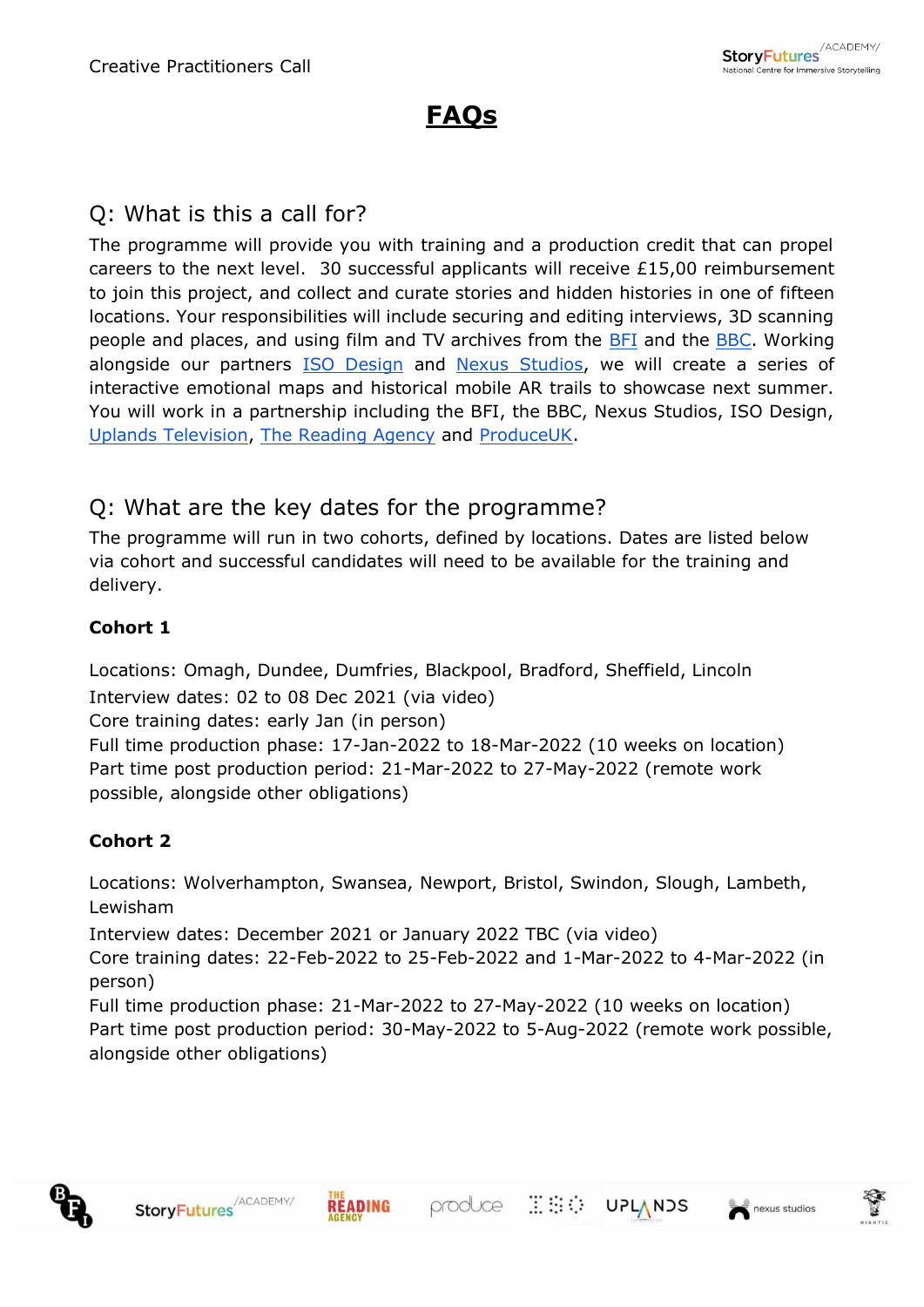## Q: How will the core training be delivered?

This will be delivered in person at Royal Holloway University, Egham Hill, Egham TW20 0EX. All accommodation and meals costs will all be covered. Over the course of the programme remote training will be provided on a weekly or fortnightly basis via online video platforms.

#### Q: Where will I be based for the project?

You will need to be located in the town or city you have selected for at least the core production period. The part time post production work can be done remotely.

#### Q: What will I receive?

- A £ £15,000 reimbursement (inclusive of all personal expenses) some travel and flexible working will be required.
- Access to all relevant immersive technologies.
- Hands-on training to use state of the art immersive technology, and editorial and archive training.
- Mentoring and career development opportunities.
- The benefits of participating in an inclusive, interactive cohort sharing learning, knowledge and networks.

#### Q: What does the £15,000 reimbursement cover

The £15,000 is the total reimbursement for each participant taking part on this scheme. The sum includes living, travel and personal expenses incurred during the period of engagement, combined with a project fee. The time commitment for this scheme is 8 days training, 10 weeks full time location production work, and a further 10 weeks part time work of approx. 2.5 days a week, the last of which can be managed flexibly with other commitments. So approx. 83 days of engagement. Production costs will be covered separately, as will any costs related to adjustments due to personal circumstances or disability, that are necessary to take part in the scheme and production.

Q: What types of skills and levels of experiences do I need to have to apply?

This is **not a new or early career programme.** This is a programme aimed at creative practitioners with at least 3 years of professional experience, or people with

produce **ESC**: UPLANDS



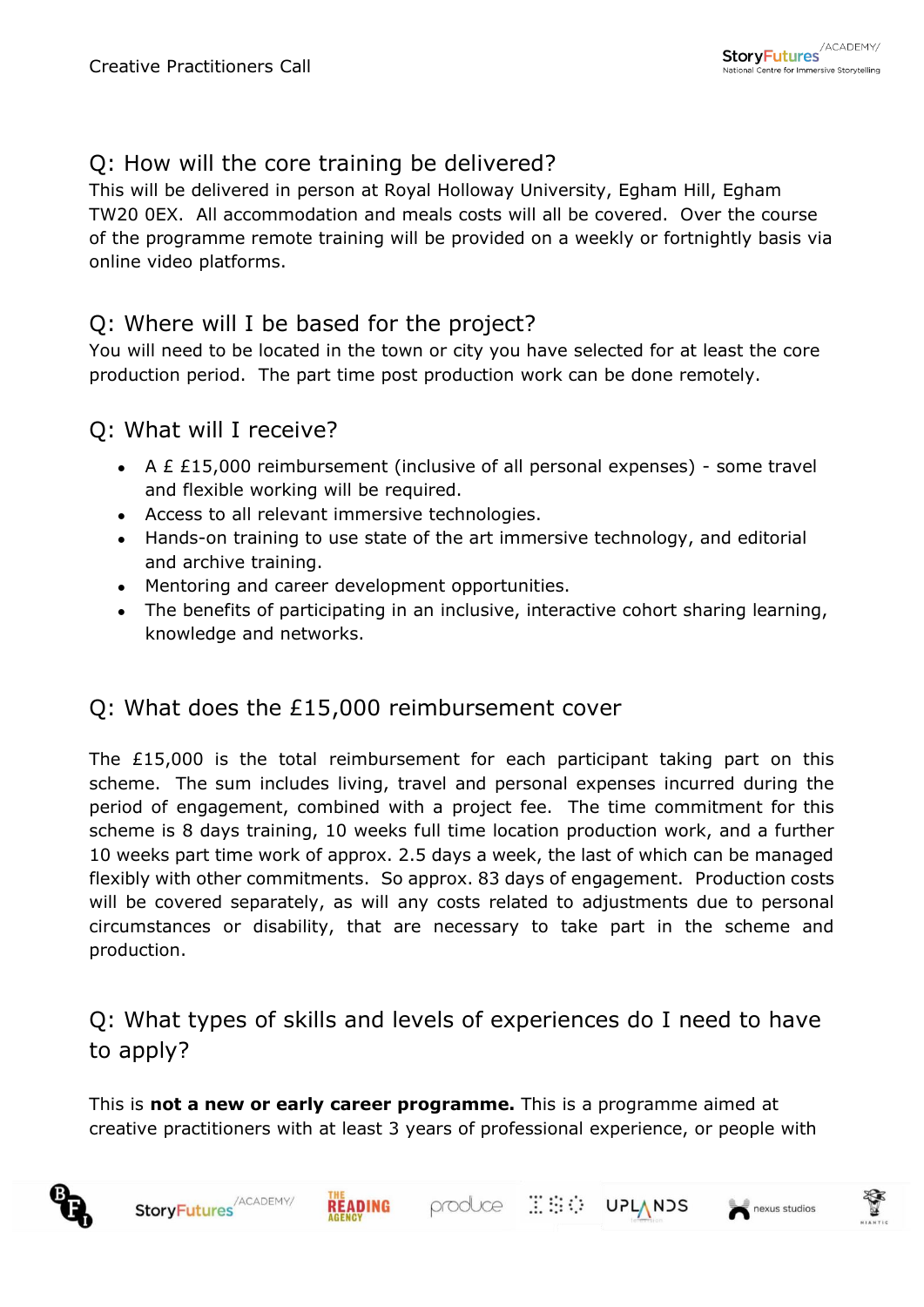more established professional experience looking to take an established career from the creative industries into immersive storytelling.

You must have professional experience in a relevant area of creative industries, such as radio, theatre, film, TV, podcasts, games, documentaries, audio, community engagement projects or other practices that demonstrate your ability to tell compelling factual based stories.

We are looking for at least two transferable skills from this list

- 1. factual storytelling
- 2. narrative development
- 3. working with audio equipment
- 4. working in local communities
- 5. working with archive video.

# Q: What is the programme's commitment to diversity, and what do you mean by diversity?

This programme is committed to supporting talented creatives from a wide range of diverse backgrounds to work with immersive technology, who are representative of the diversity we aspire to see within the creative industries in the UK.

We are especially focused on encouraging applications from groups that are underrepresented in the wider creative industries. This includes black and minority ethnic groups, LGBTQ+, deaf and disabled people, those from working-class backgrounds, living outside London and women.

# Q: What is Immersive media, and do I need to have experience of working with it to apply?

Immersive media includes Virtual Reality (VR), Augmented Reality (AR), Mixed Reality (MR) and Immersive Installations. In the context of this project, immersive will involve making mostly augmented reality pieces for mobile trails and installations. It will involve working with scanning and game engine technologies, which you can read about [here.](https://www.storyfutures.com/news/skills-report)

You **do not need** to have worked with immersive media before, full training will be part of the programme. What you do need is a real interest in the future of storytelling and be open to new ways of telling stories that invite audiences to be part of the experience. You should be open to learning about new technologies, production methods and workflows, be interested in digital and a good collaborator and communicator.